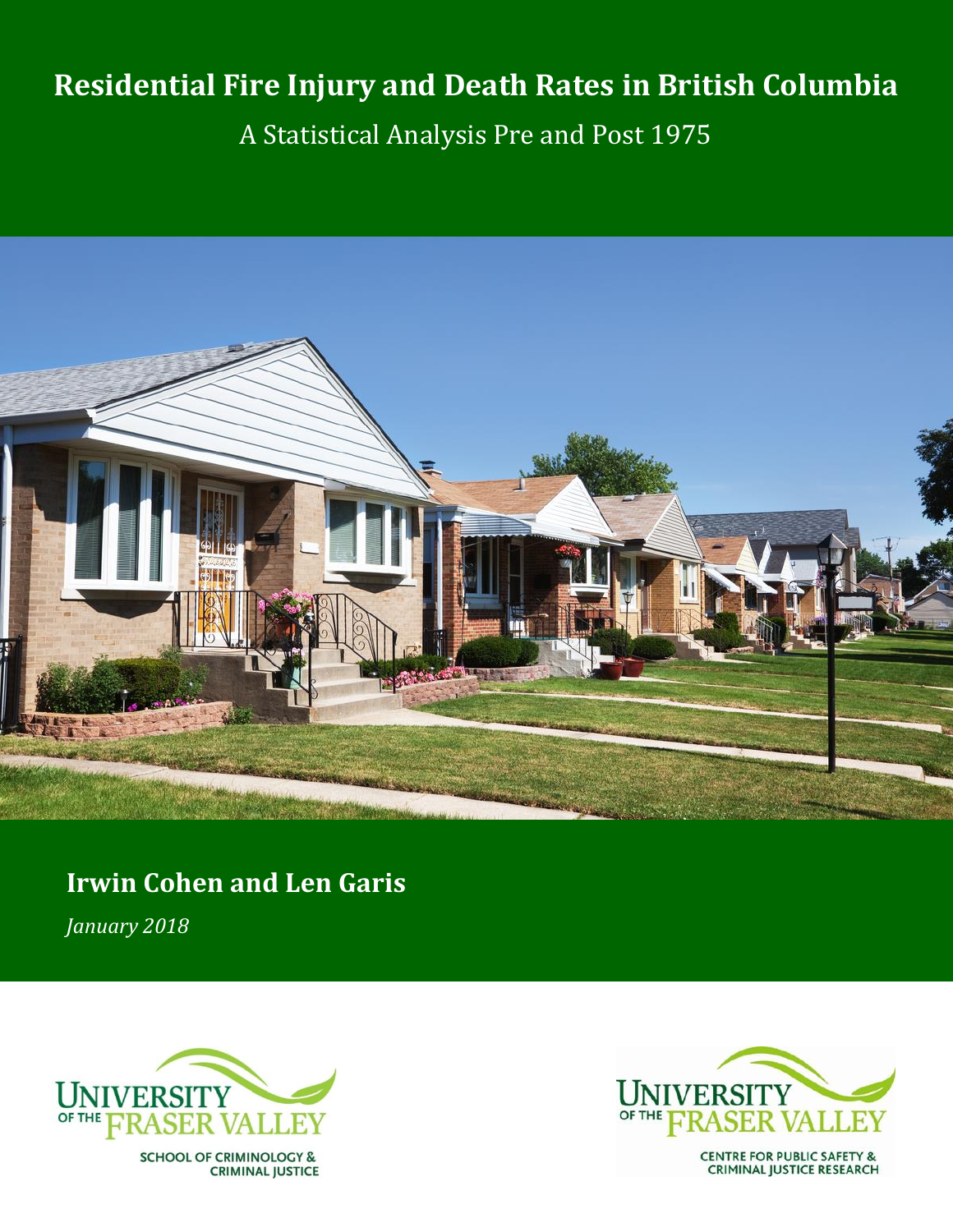## **Executive Summary**

- This research note focuses on the risk that older homes and those living in them face from fires and assesses whether there is a greater risk of fire-related deaths and injuries for those living in homes built before 1975 compared to those built after 1975.
- This data for this research note is derived from 39,724 residential fire incidents reported to the British Columbia Office of the Fire Commissioner (OFC) between 1988 and 2016.
- Of the 39,724 fires, 40.1% occurred in structures built before 1975, and 59.9% were in structures built in 1975 or later.
- During the periods under consideration, there were a total of 4,023 reported injuries and 490 deaths.
- 98.1% of all deaths related to a fire in a building constructed prior to 1975 had no sprinkler system compared to 95.3% of fire-related deaths in building constructed in 1975 or later.
- 37.9% of all injuries occurred in buildings constructed prior to 1975 had no smoke alarm, the proportion was 26.9% for buildings constructed in 1975 or after.
- 38.5% of all deaths related to a fire in a building constructed prior to 1975 had no smoke alarm compared to 36.5% of fire-related deaths in buildings constructed in 1975 or later.
- When there were complete sprinkler protection systems, the injury rate in buildings constructed prior to 1975 was 17.8% higher than in buildings built in 1975 or later, the injury rate in buildings without sprinkler protection was 5.6% higher, and the overall injury rate was 7.3% higher in building constructed prior to 1975.
- The death rates from fires in buildings constructed in 1975 or later were lower for both buildings with partial sprinkler protection (-27.1%) and no sprinkler protection (-38.7%).
- The injury rate in buildings without a smoke detection installed was 7.9% higher in buildings constructed prior to 1975.
- For fires that occurred in buildings with a complete sprinkler system and the smoke alarm was activated had a death rate of 2.7. If the building did not have a complete sprinkler system and also did not have a smoke alarm installed, the death rate was 15.8, an increase of 485.2%.
- For all buildings, the most common causes of fires were human failing, mechanical or electrical failure or malfunction, and incendiary fires.
- The injury rate for human failing fires was 6.5% higher, for mechanical or electrical failure or malfunction, the injury rate was 20.8% higher, and the injury rate was 15.5% higher for incendiary fires in buildings constructed before 1975 compared to those built in 1975 or later.
- The death rate for human failing fires was 31.9% higher, it was 56.5% higher for mechanical or electrical failure or malfunction fires, and it was 45.3% higher for incendiary fires in buildings constructed before 1975 compared to those built in 1975 or later.
- The data points to the need for fire services and municipal governments to increase their fire prevention efforts and communication strategies, especially in those areas and communities that have many buildings constructed prior to 1975 to ensure that all residents are aware of the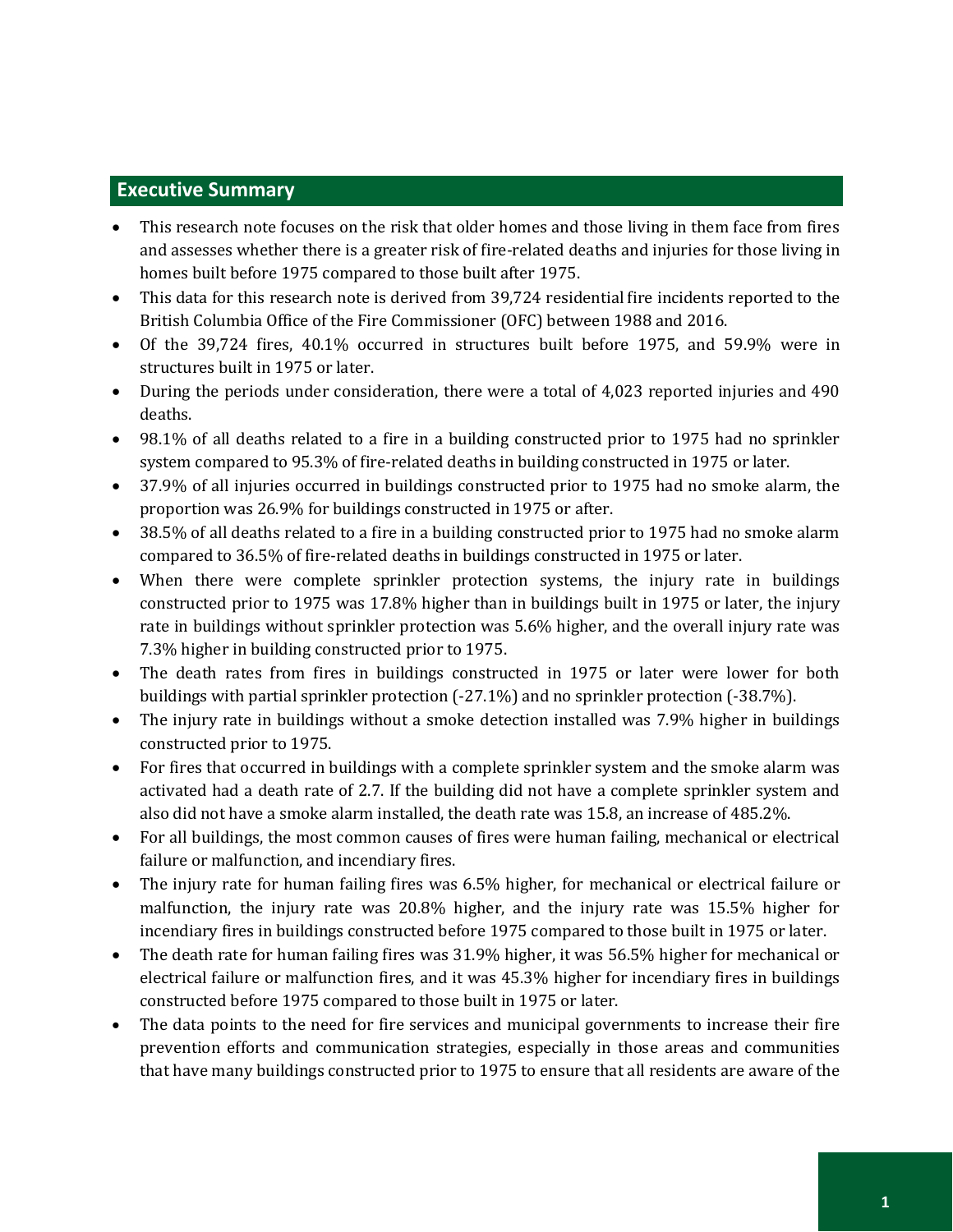risks, and take the necessary steps to ensure that they have functioning smoke alarms and fire suppression devices.

## **Introduction**

With routine changes to building codes, the use of educational campaigns, and the technological advancements associated with smoke and fire detectors and alarms, it is much more common nowadays for homes to have functioning smoke and fire detectors, alarms, and suppression systems. However, this was not always the case for homes built decades ago. Given this, this research note focuses on the risk that older homes and those living in them face from fires and assesses whether there is a greater risk of fire-related deaths and injuries for those living in homes built before 1975 compared to those built after 1975.

Building standards have changed over time to address the advancements made in fire safety science, which has included the use of different building materials and construction techniques in both residential and commercial structures. Among fire safety professionals and insurance industry experts, 1975 is typically identified as a watershed year in terms of this trend. Despite building code changes relating to construction techniques and materials, the primary mechanisms for trying to prevent injuries and deaths due to fires remain sprinkler systems and smoke alarms.

Currently, in British Columbia, sprinklers are mandated in residential buildings that are four storeys and higher, and in office buildings that are more than six storeys. Since the mid-1990s, sprinklers have been required in all care facilities, regardless of height. Residential structures under four stories are not required to have sprinklers, and, except in instances of major renovations, some older buildings above that level do not have retrofitted sprinkler systems.

Smoke alarms were partially mandated by the British Columbia Building Code in 1979. While the BC Fire Code required smoke alarms in all existing hotels and public buildings, it did not require them in private homes until 2010. The installation of a smoke alarm is relatively simple, and, while units hard-wired into the building are preferred, battery-operated units have been installed in a significant proportion of both older and newer structures.

This research note examines the effect that these safety features have had on fire-related injuries and deaths. This note focuses on the differential rates of injuries and deaths across different types of structures built before or after 1975 based on the existence of sprinkler protection or smoke alarms to argue that more attention must be placed on ensuring that older residences and buildings have functioning smoke alarms, as this will reduce injuries, fatalities, and structural damage.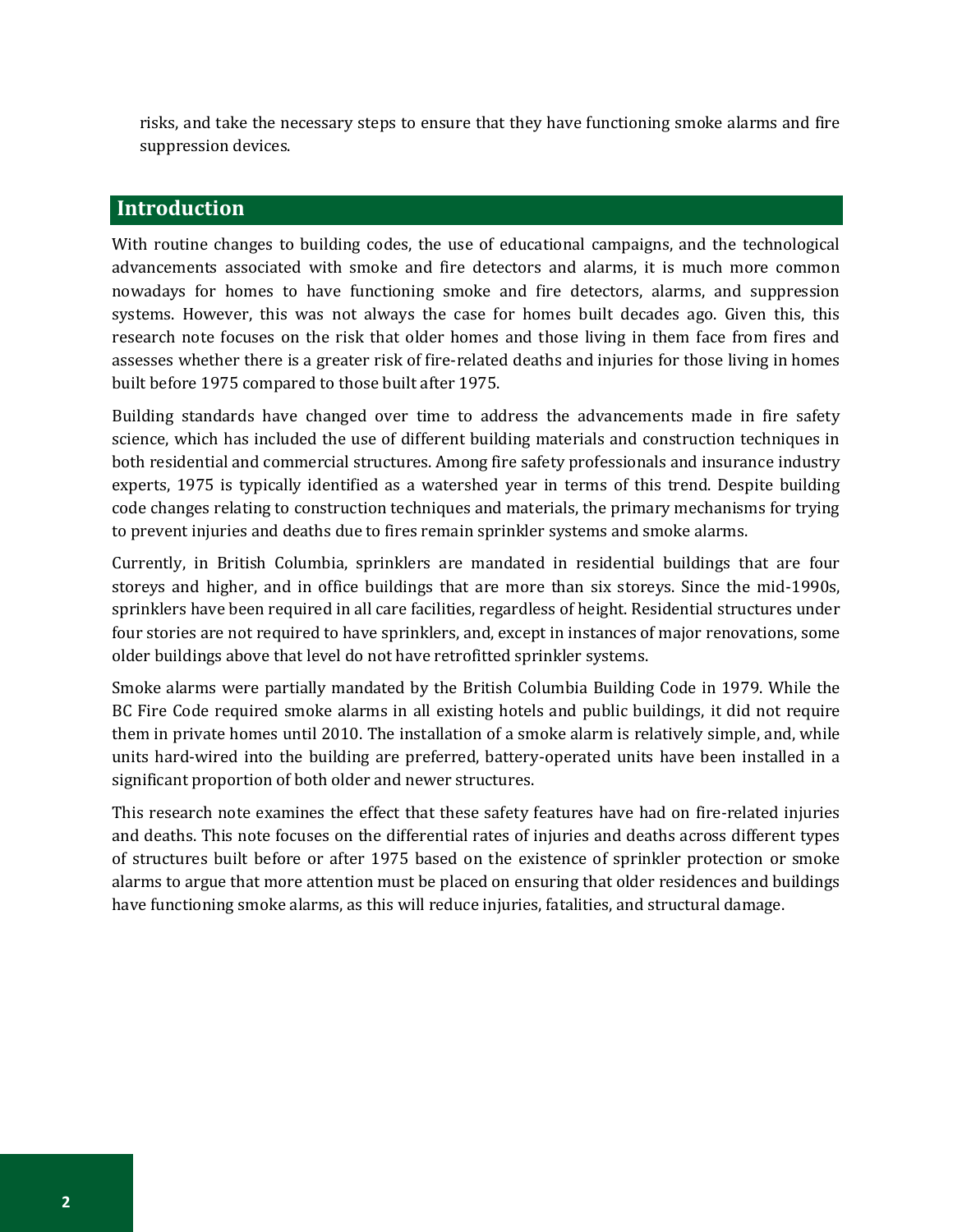## **Methods**

This data for this research note is derived from 39,724 residential fire incidents reported to the British Columbia Office of the Fire Commissioner (OFC) between 1988 and 2016.

Of the 39,724 fires, 15,943 (40.1 per cent) occurred in structures built before 1975, while the other 23,781 fires (59.9 per cent) were in structures built in 1975 or later. During the periods under consideration, there were a total of 4,023 reported injuries and 490 deaths.

The analyses in this research note combines all available records from the BC OFC using PC code 3100 – Residential – row, garden, town housing, condominium, 3400 – Residential – single detached, and 3500 – Residential, duplex, 3-plex, 4-plex. Moreover, all data was removed where the area that the fire originated from could not be determined or if there were multiple areas of origin, and all data was removed where the sprinkler protection code indicated that the fire involved a vehicle or an outside area. Finally, all data in which it was not possible to determine what year the fire occurred in was also removed from the analysis.

#### **Data Analysis**

As demonstrated in Table 1, when considering the raw number of fire incidents, injuries, and deaths before 1975 compared to in 1975 and onward, based on whether the building had some form of sprinkler protection system present and active, there was a slightly greater proportion of both injuries and deaths in buildings that were built prior to 1975 compared to after 1975. More specifically, of the 15,943 fires in building built prior to 1975, 10.6% resulted in some injury and 1.6% resulted in someone dying.

For building constructed in 1975 or after, 9.8% of the fires resulted in an injury and 1% resulted in a death. Of note, these differences, even though they are small in number, could be the result of the finding that, in buildings constructed prior to 1975, 94.2% of the fires examined for this research note occurred in constructions that did not have any sprinkler protection, compared to the buildings constructed after 1975 (90.3 per cent). Moreover, of all of the injuries that occurred in fires in building constructed prior to 1975, 96.3% occurred in buildings with no sprinkler protection (see Table 1). In buildings built in 1975 or after, this proportion dropped to slightly to 93.9%.

In the buildings constructed before 1975 with complete sprinkler systems, there were no deaths reported, and only one death was reported in fires where the building was constructed in 1975 or later. Few deaths were also registered where there was partial sprinkler protection, with three being reported in buildings constructed prior to 1975 and four reported in buildings constructed in 1975 or later. Having no sprinkler protection, however, was associated with 252 deaths in the buildings constructed prior to 1975 and 222 deaths in the post 1974 constructed buildings.

Therefore, while it is evident that an installed sprinkler system had a small effect on reducing injuries, it had an overwhelming impact on reducing deaths. In effect, 98.1% of all deaths related to a fire in a building constructed prior to 1975 had no sprinkler system, which was a slightly higher proportion than the proportion of fire-related deaths in building constructed in 1975 or later (95.3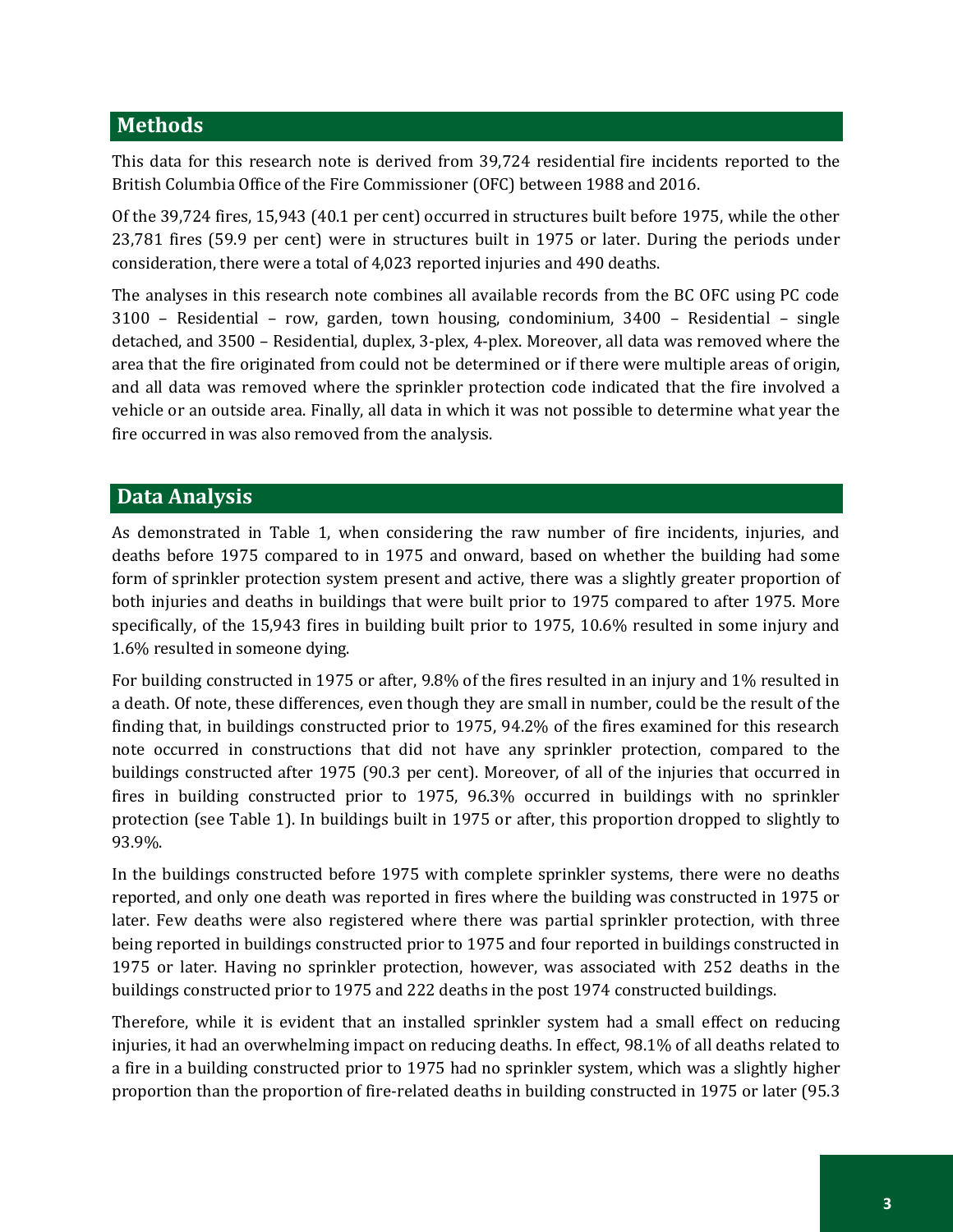per cent). In a relatively small number of instances (3.3 per cent for building constructed prior to 1975 and 2.6 per cent for building built in 1975 or later), it was not possible to determine the functional status of the protective equipment in the building that suffered a fire.

|                                            |                            | <b>Before 1975</b> |               | <b>1975 Onward</b>  |                 |               |  |
|--------------------------------------------|----------------------------|--------------------|---------------|---------------------|-----------------|---------------|--|
|                                            | Total # of<br><b>Fires</b> | <b>Injuries</b>    | <b>Deaths</b> | Total #<br>of Fires | <b>Injuries</b> | <b>Deaths</b> |  |
| <b>Complete Sprinkler Protection</b>       | 165                        | 13                 |               | 1,158               | 75              | $\mathbf{1}$  |  |
|                                            |                            | 7.9%               | $0.0\%$       |                     | 6.5%            | 0.1%          |  |
| <b>Partial Sprinkler Protection</b>        | 209                        | 29                 | 3             | 380                 | 33              | 4             |  |
|                                            |                            | 13.9%              | 1.4%          |                     | 8.7%            | 1.1%          |  |
| <b>Sprinkler Protection - Unclassified</b> | 28                         | 6                  |               | 146                 | 13              | ٠             |  |
|                                            |                            | 21.4%              | $0.0\%$       |                     | 8.9%            | $0.0\%$       |  |
| <b>No Sprinkler Protection</b>             | 15,019                     | 1,625              | 252           | 21,474              | 2,192           | 222           |  |
|                                            |                            | 10.8%              | 1.7%          |                     | 10.2%           | 1.0%          |  |
| <b>Cannot be Determined</b>                | 522                        | 15                 | 2             | 623                 | 22              | 6             |  |
|                                            |                            | 2.9%               | $0.4\%$       |                     | $3.5\%$         | 1.0%          |  |
| <b>Total</b>                               | 15,943                     | 1,688              | 257           | 23,781              | 2,335           | 233           |  |
|                                            |                            | 10.6%              | 1.6%          |                     | 9.8%            | 1.0%          |  |

|                         |  |  |  | TABLE 1: TOTAL FIRES. DEATHS. AND INIURIES IN BUILDINGS BUILT BEFORE AND AFTER 1975 CONSIDERING |  |  |  |  |
|-------------------------|--|--|--|-------------------------------------------------------------------------------------------------|--|--|--|--|
| <b>SPRINKLER SYSTEM</b> |  |  |  |                                                                                                 |  |  |  |  |

Table 2 presents similar data, but considers the presence of a smoke alarm in the building. Similar to the findings above, when considering all of the fires that occurred in buildings built before 1975, one-third did not have a smoke alarm installed. This proportion dropped to 23.9% for building constructed in 1975 or later. This lends further support for the notion that it is important for communities to ensure that all older buildings have a functioning smoke alarm.

Moreover, of all of the injuries that occurred in fires in buildings constructed prior to 1975, 37.9% occurred in buildings with no smoke alarm, while another 18.4% occurred in buildings in which the smoke alarm did not activate. In buildings built in 1975 or after, this proportion dropped to 26.9% where there was no smoke alarm, and was similar to the pre-1975 finding at 18.3% where the smoke alarm did not activate.

With respect to deaths, 38.5% of all deaths related to a fire in a building constructed prior to 1975 had no smoke alarm, which was a slightly higher proportion than the proportion of fire-related deaths in buildings constructed in 1975 or later (36.5 per cent). Interestingly, the proportion of fires that resulted in death where there was a smoke alarm that was not activated was slightly higher in buildings built in 1975 or later (21.9 per cent) compared to buildings built before 1975 (16.0 per cent). Nonetheless, these findings again support the need to ensure that all buildings must have a functioning smoke alarm.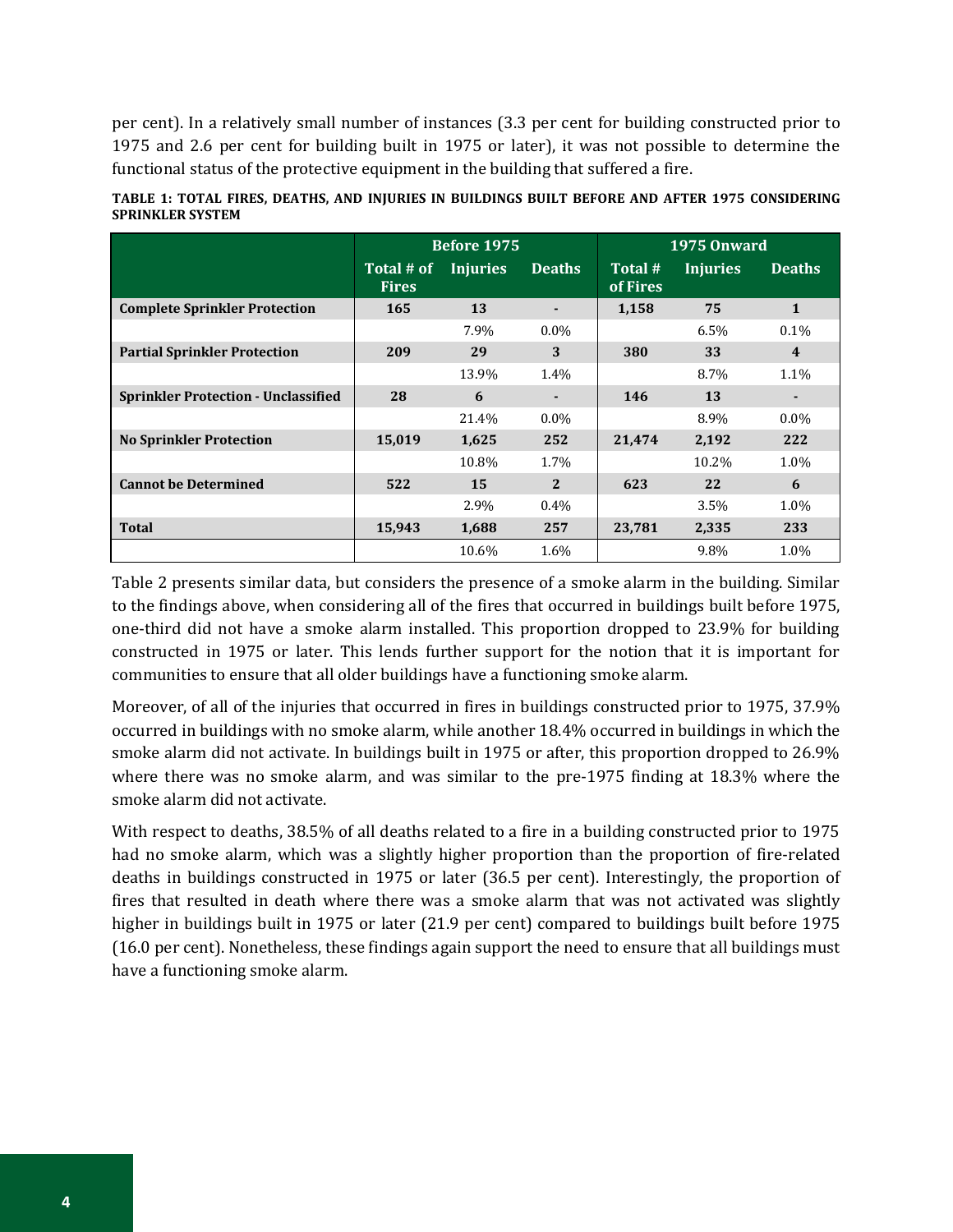|                                                 |                            | <b>Before 1975</b> |               | 1975 Onward                |                 |               |  |
|-------------------------------------------------|----------------------------|--------------------|---------------|----------------------------|-----------------|---------------|--|
|                                                 | Total # of<br><b>Fires</b> | <b>Injuries</b>    | <b>Deaths</b> | Total # of<br><b>Fires</b> | <b>Injuries</b> | <b>Deaths</b> |  |
| <b>Alarm Activated</b>                          | 3,977                      | 466                | 44            | 7,228                      | 828             | 42            |  |
|                                                 |                            | 11.7%              | 1.1%          |                            | 11.5%           | $0.6\%$       |  |
| <b>Alarm Not Activated</b>                      | 3,238                      | 311                | 41            | 4,607                      | 428             | 51            |  |
|                                                 |                            | 9.6%               | 1.3%          |                            | 9.3%            | 1.1%          |  |
| No Smoke Alarm Installed                        | 5,315                      | 639                | 99            | 5,680                      | 629             | 85            |  |
|                                                 |                            | 12.0%              | 1.9%          |                            | 11.1%           | 1.5%          |  |
| Cannot be Determined /<br><b>Not Applicable</b> | 3,413                      | 272                | 73            | 6,266                      | 450             | 55            |  |
|                                                 |                            | 8.0%               | $2.1\%$       |                            | 7.2%            | 0.9%          |  |
| <b>Total</b>                                    | 15,943                     | 1,688              | 257           | 23,781                     | 2,335           | 233           |  |
|                                                 |                            | 10.6%              | 1.6%          |                            | 9.8%            | 1.0%          |  |

**TABLE 2: TOTAL FIRES, DEATHS, AND INJURIES IN BUILDINGS BUILT BEFORE AND AFTER 1975 CONSIDERING SMOKE ALARM**

While the raw numbers of incidents provide some insight into the issue and allow for some comparisons between the two time frames, another important way to consider the data is to consider injury and death rates for the two time periods because there are considerably more fires in the 1975 and later period. Tables 3 and 4 present the data for fire-related deaths and injuries in rates per 1,000 fires.

For both buildings built prior to 1975 and for those built in 1975 or later, where complete sprinkler protection exists, both injuries and deaths were lower compared to when there was only partial protection or no protection. For the buildings constructed before 1975, the injury rate was 43.2% lower when there was complete sprinkler protection as opposed to only partial sprinkler protection. Rates of injuries were also substantially lower with complete sprinkler protection compared to where there were no sprinklers by about 27.2%. This is a substantial difference. The same pattern held true for buildings constructed in 1975 or later.

Those buildings with complete sprinkler protection had an injury rate 25.4% lower than those with only partial sprinkler protection, and 36.5% lower than buildings with no sprinkler protection. Critically, even when there were complete sprinkler protection systems, the injury rate in buildings constructed prior to 1975 was 21.6% higher than in buildings built in 1975 or later, the injury rate in buildings without sprinkler protection was 6.0% higher, and the overall injury rate was 7.8% higher in building constructed prior to 1975.

In considering the death rate data, it is important to note that the highest death rates in buildings constructed prior to 1975 were in buildings that had no sprinkler protection, followed by buildings with only partial sprinkler protection (see Table 3). Moreover, the death rates from fires in buildings constructed in 1975 or later were lower for both buildings with partial sprinkler protection (27.1 per cent) and no sprinkler protection (38.7 per cent), again pointing to the need for communities to focus on older buildings.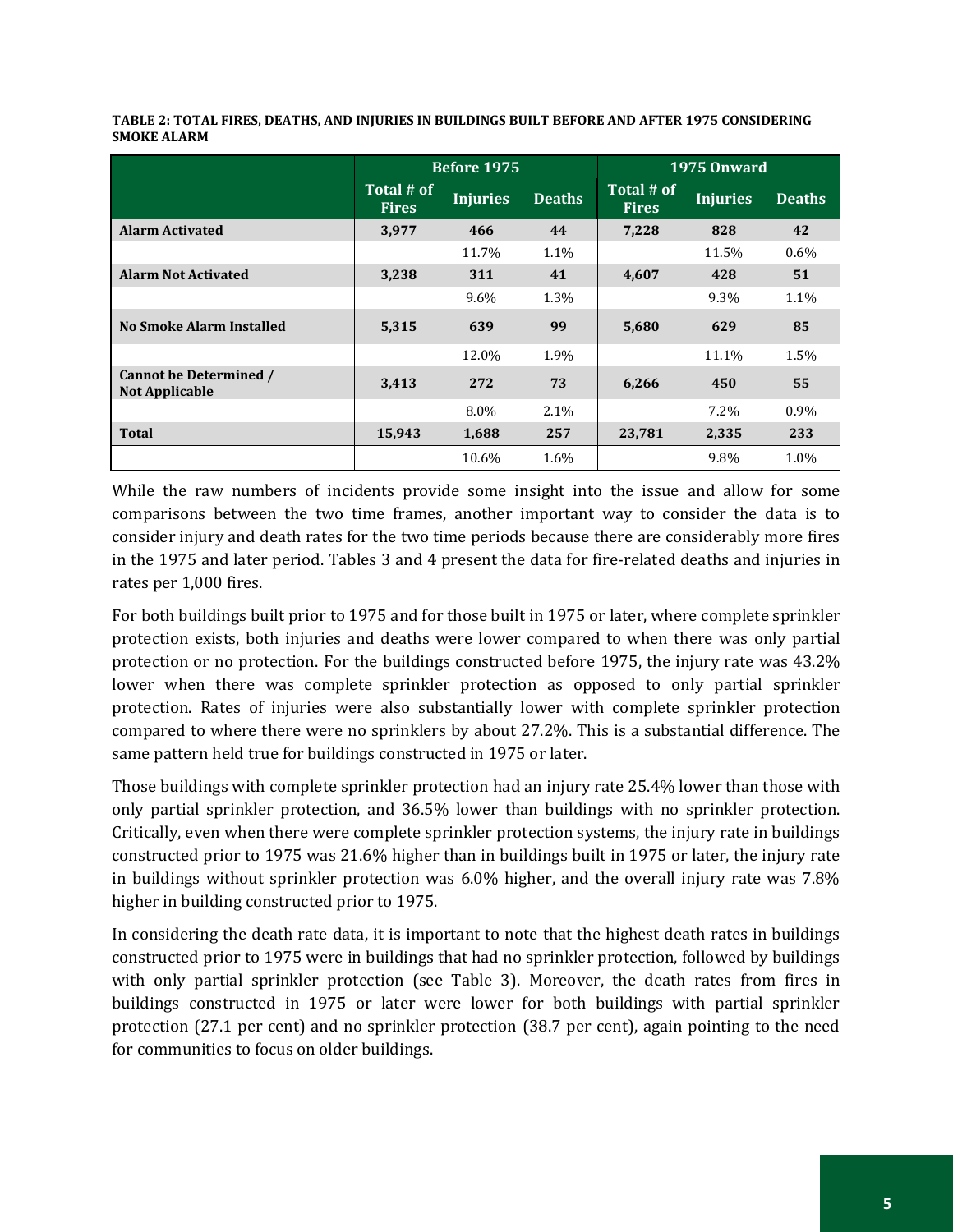|                                            |                            | <b>Before 1975</b> |                      | <b>1975 Onward</b>         |                       |                      |  |
|--------------------------------------------|----------------------------|--------------------|----------------------|----------------------------|-----------------------|----------------------|--|
|                                            | Total # of<br><b>Fires</b> | Injury<br>Rate     | <b>Death</b><br>Rate | Total # of<br><b>Fires</b> | <b>Injury</b><br>Rate | <b>Death</b><br>Rate |  |
| <b>Complete Sprinkler Protection</b>       | 165                        | 78.8               |                      | 1,158                      | 64.8                  | 0.9                  |  |
|                                            |                            |                    |                      |                            |                       |                      |  |
| <b>Partial Sprinkler Protection</b>        | 209                        | 138.8              | 14.4                 | 380                        | 86.8                  | 10.5                 |  |
|                                            |                            |                    |                      |                            |                       |                      |  |
| <b>No Sprinkler Protection</b>             | 15,019                     | 108.2              | 16.8                 | 21,474                     | 102.1                 | 10.3                 |  |
|                                            |                            |                    |                      |                            |                       |                      |  |
| <b>Sprinkler Protection - Unclassified</b> | 28                         | 214.3              |                      | 146                        | 89.0                  |                      |  |
|                                            |                            |                    |                      |                            |                       |                      |  |
| <b>Cannot be Determined</b>                | 522                        | 28.7               | 3.8                  | 623                        | 35.3                  | 9.6                  |  |
|                                            |                            |                    |                      |                            |                       |                      |  |
| <b>Total</b>                               | 15,943                     | 105.9              | 16.1                 | 23,781                     | 98.2                  | 9.8                  |  |

**TABLE 3: DEATHS AND INJURIES RATES DUE TO FIRE IN BUILDINGS BUILT BEFORE AND AFTER 1975 – SPRINKLER PROTECTION**

While sprinklers have been mandated as potential fire suppression mechanisms in a relatively limited set of structures, smoke alarms are far more prevalent regardless of the age of the building. Also, as indicated previously, smoke alarms have been mandated in all structures in British Columbia since 2010. For both buildings built prior to 1975 and for those built in 1975 or later, both injuries and deaths were lower when there was a smoke alarm activated compared to buildings where there was no smoke alarm installed.

Interesting, for the buildings constructed before 1975, the injury rate was 22.0% higher when a smoke alarm was activated as opposed to when the smoke alarm was not activated. A possible explanation for this is that the fire was less serious in buildings that had a smoke alarm, and so the alarm did not activate. It is also possible that the smoke alarm alerted people to the fire, which they stayed to try to suppress, resulting in a higher rate of injury. Of note, rates of injuries were lower when the smoke alarm activated compared to fires in which there was no smoke alarm installed (2.5 per cent). The same pattern held true for buildings constructed in 1975 or later. Those buildings that had fires in which the smoke alarm activated had an injury rate 23.3% higher than those fires in which the smoke alarm did not activate, but an injury rate that was 3.5% lower than buildings with no smoke alarm.

When comparing the injury rates from the pre-1975 period to the 1975 and later time frame, the injury rate for fires in which a smoke alarm activated was 2.2% higher in the pre-1975 period, and the injury rate in buildings without a smoke detection installed was 7.9% higher in buildings constructed prior to 1975. Given this, it appears that, among the fires in buildings built both prior to 1975 and in 1975 and later, the presence of a smoke alarm has a slight positive effect on the rate of injuries, except for the pattern that fires in newer buildings with no smoke alarm installed resulted in substantively fewer injuries than those with functioning smoke alarms. Most likely, the lower fire-related injury incident rates in the newer buildings without smoke alarms installed is due to code-related structural differences.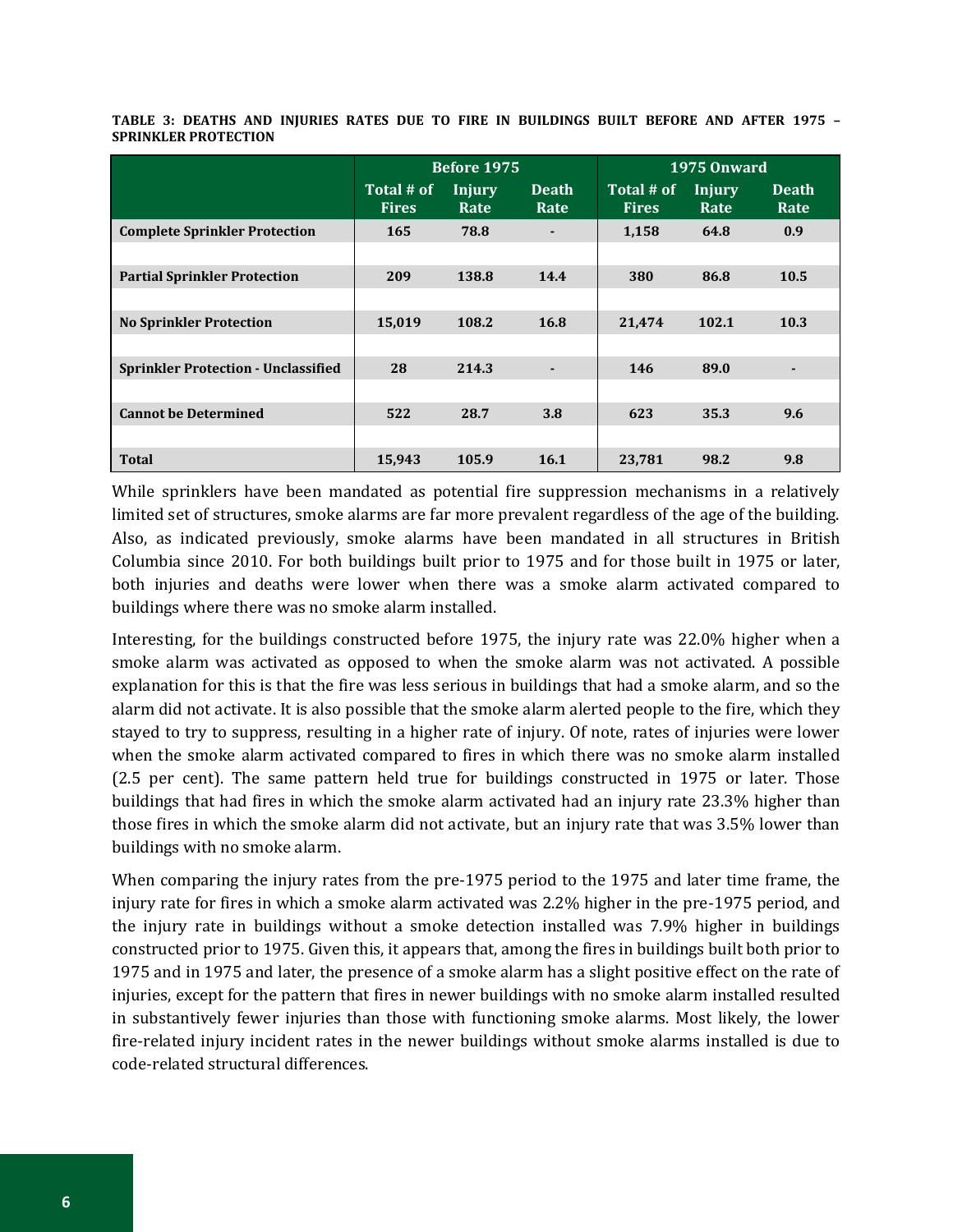In considering the death rate data, it is important to note that the highest death rate in buildings constructed prior to 1975 and in 1975 or later were in buildings without a smoke alarm installed followed by buildings with a smoke alarm that did not activate during the fire (see Table 4). Importantly, the death rates from fires in building constructed in 1975 were lower for both buildings that had a smoke alarm installed, but did not activate during the fire (12.6 per cent) and had no smoke alarm installed (19.4 per cent) again pointing to the need to pay particular attention to buildings built before 1975. Given this, the effect of smoke alarms on death rates across the two periods of construction is substantively important.

For fires in buildings constructed prior to 1975, there is a substantial difference between structures that had a smoke alarm, either activated or not, and those that had no alarm installed. In buildings constructed from 1975 onward, the overall rate of death in all instances is lower than in buildings constructed prior to 1975. It is also evident that having an active alarm further reduced the likelihood of death in a fire incident over having an inactive or no smoke alarm. Overall, this would suggest that the combination of newer construction techniques plus the existence of an active smoke alarm has a profound effect on reducing deaths related to fires.

|                                                        |                            | Before 1975           |                      | <b>1975 Onward</b>         |                |                      |  |
|--------------------------------------------------------|----------------------------|-----------------------|----------------------|----------------------------|----------------|----------------------|--|
|                                                        | Total # of<br><b>Fires</b> | <b>Injury</b><br>Rate | <b>Death</b><br>Rate | Total # of<br><b>Fires</b> | Injury<br>Rate | <b>Death</b><br>Rate |  |
| <b>Alarm Activated</b>                                 | 3,977                      | 117.2                 | 11.1                 | 7,228                      | 114.6          | 5.8                  |  |
| <b>Alarm Not Activated</b>                             | 3,238                      | 96.0                  | 12.7                 | 4,607                      | 92.9           | 11.1                 |  |
| <b>No Smoke Alarm Installed</b>                        | 5,315                      | 120.2                 | 18.6                 | 5,680                      | 110.7          | 15.0                 |  |
| <b>Cannot be Determined /</b><br><b>Not Applicable</b> | 3,413                      | 79.7                  | 21.4                 | 6,266                      | 71.8           | 8.8                  |  |
| <b>Total</b>                                           | 15,943                     | 105.9                 | <b>16.1</b>          | 23,781                     | 98.2           | 9.8                  |  |

**TABLE 4: DEATHS AND INJURIES RATES DUE TO FIRE IN BUILDINGS BUILT BEFORE AND AFTER 1975 – SMOKE ALARMS**

In effect, for fires that occurred in buildings with a complete sprinkler system and the smoke alarm was activated had a death rate of 2.7. By comparison, if the building did not have a complete sprinkler system and also did not have a smoke alarm installed, the death rate was 15.8, an increase of 485.2%. Since it is less common for buildings prior to 1975 to have a complete sprinkler system or a smoke detector, it is important for fire prevention programs to target these older buildings.

Another important consideration is the act or omission that was the primary cause of the fire. In building constructed prior to 1975, the leading causes of fires were human failing (32.5 per cent), mechanical or electrical failure or malfunction (13.6 per cent), and incendiary fires (12.1 per cent). These three causes resulted in 1,005 injuries or 59.5% of all injuries, and 104 deaths or 40.5% of all deaths. These were the same three leading causes of fire in building constructed in 1975 or later, with only minor changes in the distributions. Specifically, for buildings constructed in 1975 or later, human failing was the main cause of 36.4% of fires, mechanical or electrical failure or malfunction was responsible for 12.6% of fires, and incendiary fires contributed to 11.3% of fires. For these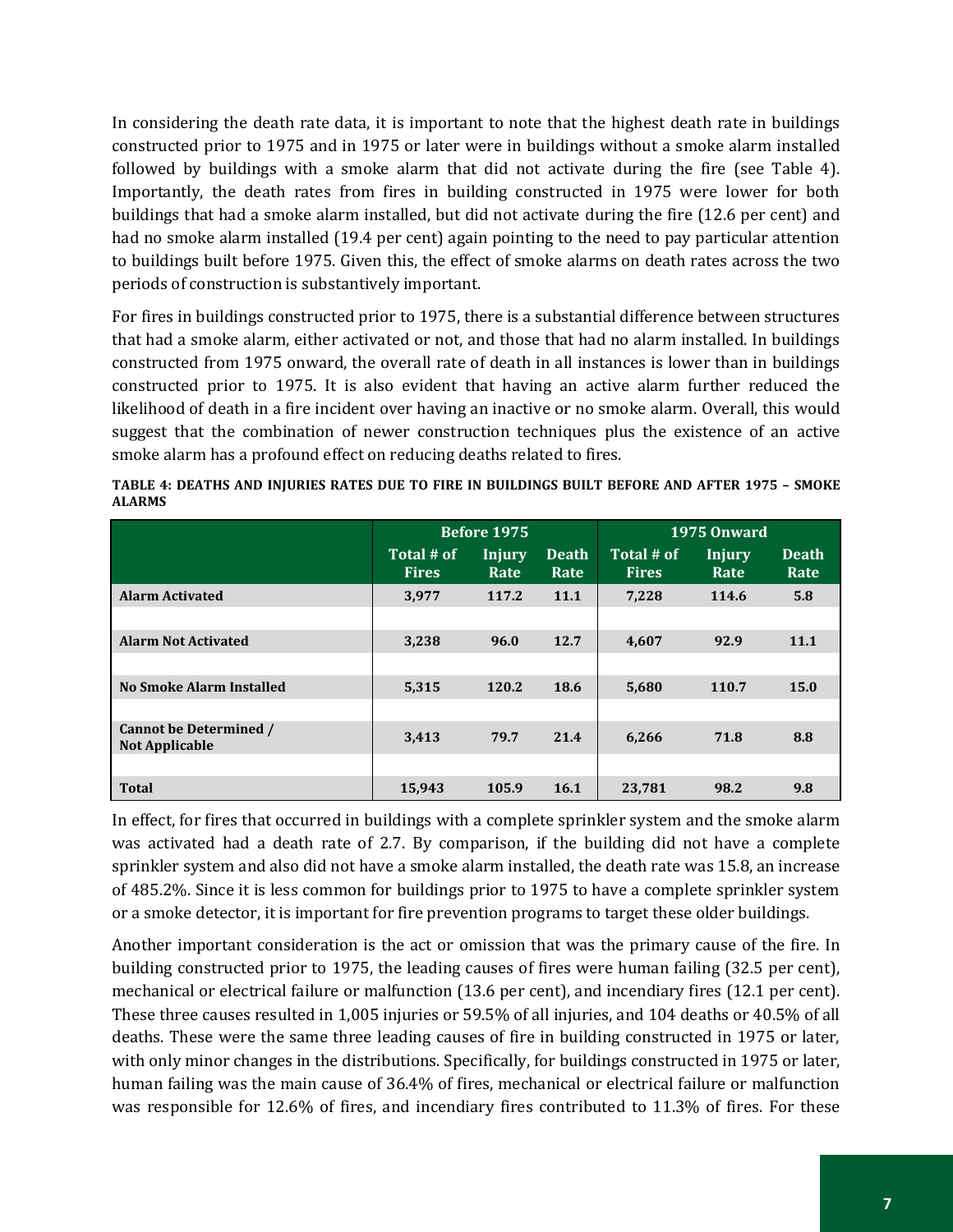buildings, these three causes resulted in 1,426 injuries or 61.1% of all injuries, and 99 deaths or 42.5% of all deaths.

Critically, while the distribution of causes was very similar, the injury and death rates were not. In effect, the injury rate for human failing fires was 7% higher in buildings constructed prior to 1975 than in building built in 1975 or later (see Table 5). Moreover, when considering mechanical or electrical failure or malfunction, the injury rate was 26.3% higher when the fire occurred in building constructed before 1975. Similarly, the injury rate was 18.4% higher for incendiary fires in buildings constructed before 1975 compared to those built in 1975 or later.

This same general pattern was evident when considering death rates; however, the differences were much more substantial. The death rate for human failing fires was 31.9% higher in buildings constructed prior to 1975 than in buildings built in 1975 or later, 56.5% higher for mechanical or electrical failure or malfunction fires, and 45.3% higher for incendiary fires in buildings constructed before 1975 compared to those built in 1975 or later. Of note, after human failing fires, the highest number of deaths, for both construction periods, was when the fire was the result of a misuse of the source of ignition (53 deaths in buildings constructed before 1975 and 51 deaths in buildings constructed in 1975 or later). Again, the data presented in Table 5 points to the importance of ensuring that fire prevention education and strategies focus on buildings constructed prior to 1975.

|                                                                 |                            | <b>Before 1975</b>    |                      | <b>1975 Onward</b>         |                       |                      |  |
|-----------------------------------------------------------------|----------------------------|-----------------------|----------------------|----------------------------|-----------------------|----------------------|--|
|                                                                 | Total # of<br><b>Fires</b> | <b>Injury</b><br>Rate | <b>Death</b><br>Rate | Total # of<br><b>Fires</b> | <b>Injury</b><br>Rate | <b>Death</b><br>Rate |  |
| <b>Incendiary Fires</b>                                         | 1,937                      | 77.4                  | 15.0                 | 2,692                      | 65.4                  | 8.2                  |  |
| <b>Misuse of Source of Ignition</b>                             | 1,674                      | 148.1                 | 31.7                 | 2,377                      | 119.9                 | 21.5                 |  |
| <b>Misuse of Material Ignited</b>                               | 831                        | 163.7                 | 4.8                  | 1,381                      | 141.9                 | 0.7                  |  |
| Mechanical/Electrical Failure or<br><b>Malfunction</b>          | 2,165                      | 83.6                  | 6.9                  | 3.008                      | 66.2                  | 3.0                  |  |
| <b>Construction Design or Installation</b><br><b>Deficiency</b> | 837                        | 37.0                  | 8.4                  | 1,093                      | 37.5                  | 11.9                 |  |
| <b>Misuse of Equipment</b>                                      | 725                        | 17.9                  | 2.8                  | 801                        | 21.2                  |                      |  |
| <b>Human Failing</b>                                            | 5,188                      | 129.9                 | 11.6                 | 8,658                      | 121.4                 | 7.9                  |  |
| <b>Vehicle Accident</b>                                         | $\overline{5}$             |                       | ٠                    | 20                         |                       |                      |  |
| <b>Miscellaneous Act or Omission</b>                            | 268                        | 74.6                  | 3.7                  | 440                        | 97.7                  | 6.8                  |  |
| <b>Cannot be Determined or Not Applicable</b>                   | 2,313                      | 101.6                 | 37.2                 | 3,311                      | 98.8                  | 19.9                 |  |
| <b>Total</b>                                                    | 15,943                     | 105.9                 | 16.1                 | 23,781                     | 98.2                  | 9.8                  |  |

| TABLE 5: NUMBER OF FIRES, AND DEATH AND INJURY RATES BY ACT OR OMISSION |  |  |  |
|-------------------------------------------------------------------------|--|--|--|
|                                                                         |  |  |  |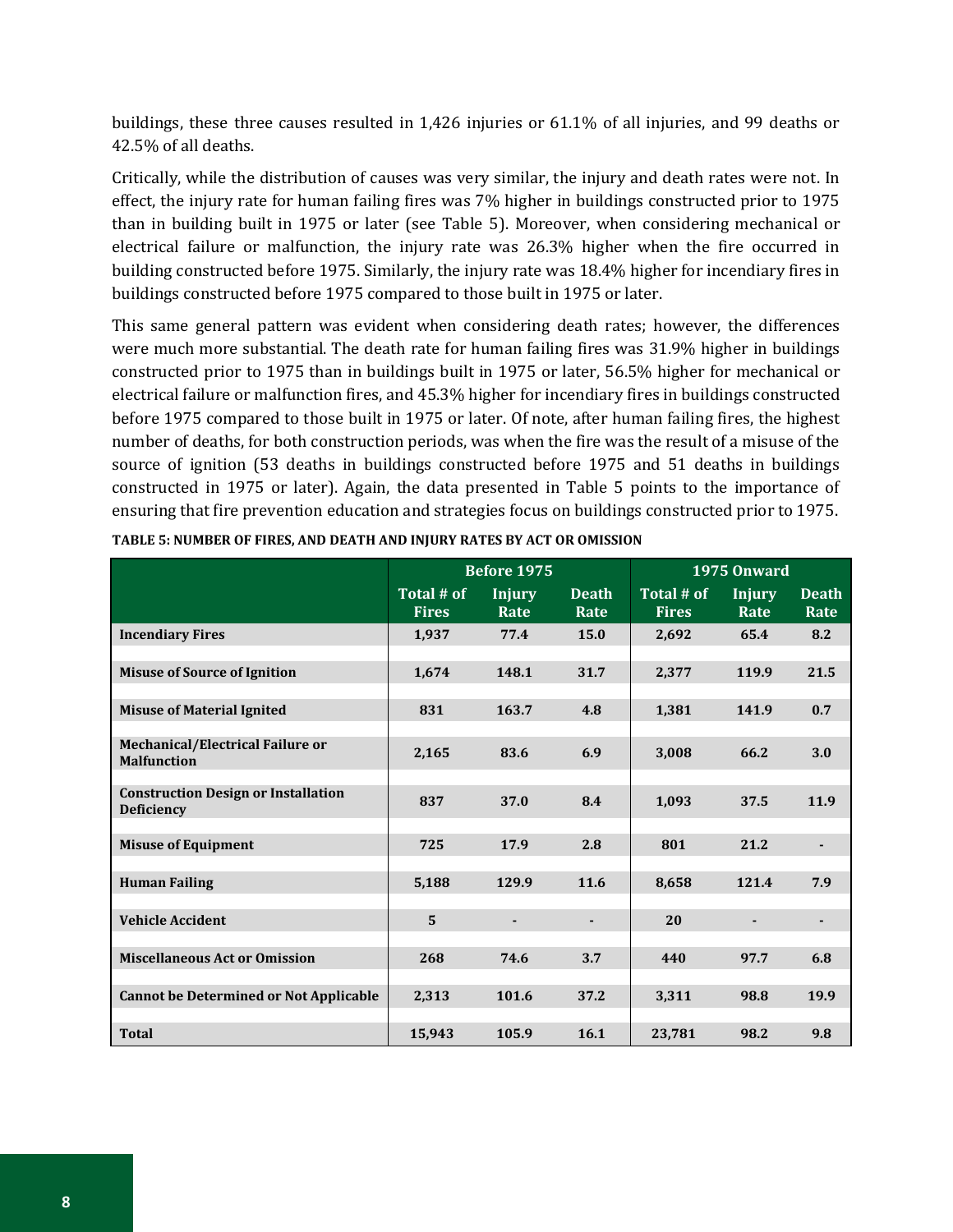#### **Conclusion**

This research note examined the effects of sprinkler systems and smoke alarms on the incidence of injuries and deaths in buildings constructed prior to 1975 and from 1975 onward. While it is clear that the presence of a complete sprinkler system and an installed and functioning smoke alarm can reduce the rates of injuries and deaths resulting from a fire, another critical finding is that rates of injuries and deaths are higher (7.3 per cent and 39.1 per cent) in buildings constructed prior to 1975 when compared to those built in 1975 or later.

Moreover, buildings constructed in 1975 and later, in addition to the benefits of enhanced building codes, building materials, and safety requirements, also had a greater proportion of installed sprinkler systems (+79.6 per cent) and smoke alarms (+18.1 per cent). All of this points to the need for fire services and municipal governments to increase their fire prevention efforts and communication strategies, especially in those areas and communities that have many buildings constructed prior to 1975 to ensure that all residents are aware of the risks, and take the necessary steps to ensure that they have functioning smoke alarms and fire suppression devices.

Undertaking these steps will result in a reduction in the number of injuries and deaths if a fire were to occur in these older buildings.

#### **References**

- [1] L. Garis, The impact of residential sprinklers on public fire protection, in Customers, Changes and New Challenges: Reinventing the Fire Service, an International Conference 2002: Indianapolis, Indiana. p. 16.
- [2] N. Bénichou, D. Yung, and G. Hadjisophocleous, *Impact of fire department response and mandatory sprinkler protection on life risks in residential communities*, 1999, National Research Council: Ottawa. p. 8.
- [3] M. Wijayasinghe, *Making sense of smoke alarm data and home fire deaths,* Alberta Fire News, 2004. August: p. 16- 19.
- [4] L. Garis and J. Clare, *Smoke alarms work, but not forever: posing the challenge of adopting multifaceted, sustained, interagency responses to ensuring the presence of a functioning smoke alarm*, 2012, Centre for Public Safety and Criminal Justice Research, School of Criminology and Criminal Justice, University of the Fraser Valley.
- [5] J. Clare, et al., *Reduced frequency and severity of residential fires following delivery of fire prevention education by on-duty fire fighters: cluster randomised controlled study,* Journal of Safety Research, 2012. 43: p. 123.128.
- [6] L.Garis and J Clare, *Fire outcomes by general construction type: A retrospective analysis of British Columbia reported fires 2014, Centre for Public Safety and Criminal Justice Research, School of Criminology and Criminal Justice, University of the Fraser Valley.*
- [7] L.Garis, Clare and Sarah Hughan*, Smoke alarms work, but not forever: revisited successes*  and ongoing challenges from BC.s working smoke alarm campaign 2015, Centre for Public Safety and Criminal Justice Research, School of Criminology and Criminal Justice, University of the Fraser Valley.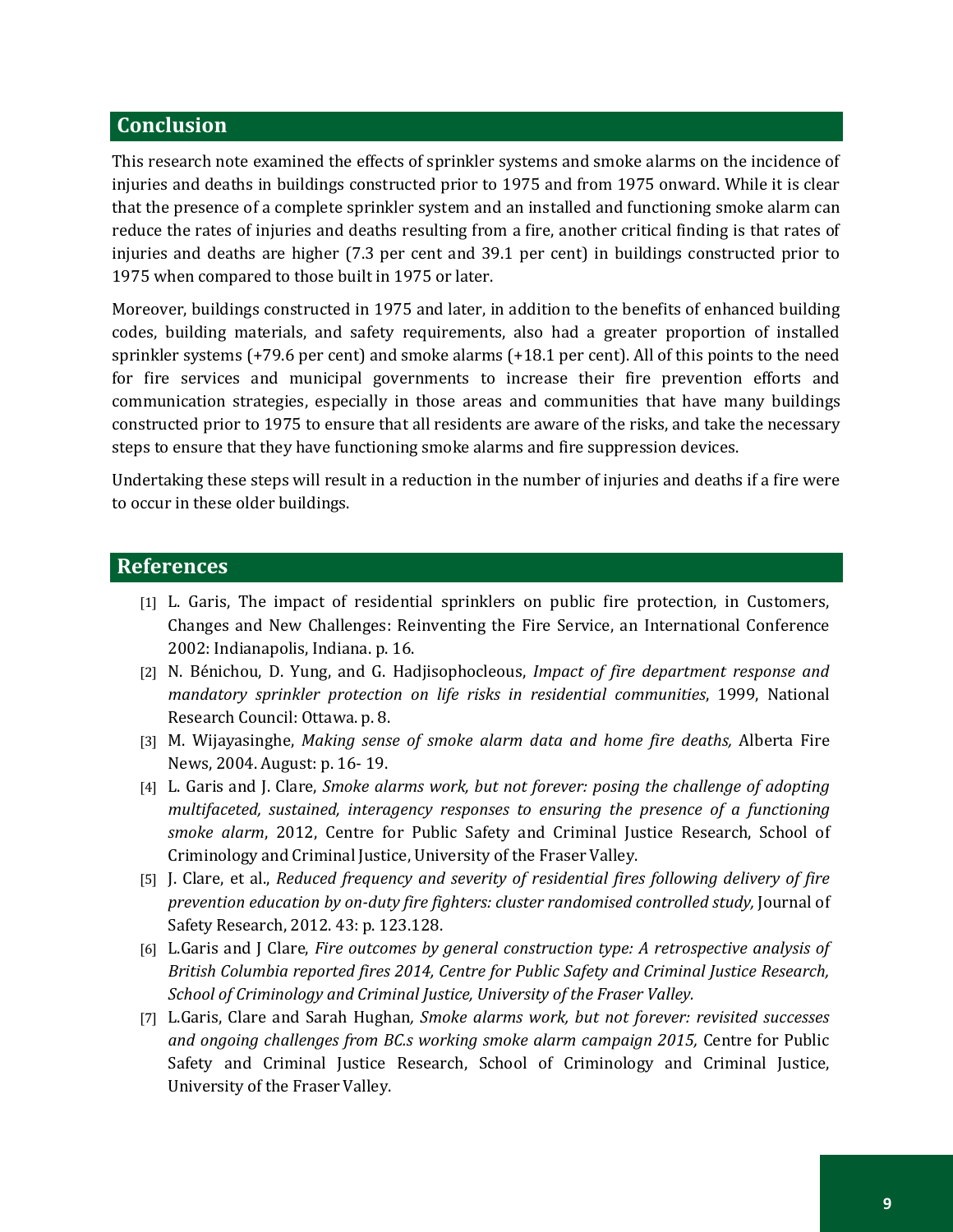[8] L. Garis and J. Clare, Sprinkler systems and fire outcomes in multi-level residential buildings, 2012, Centre for Public Safety and Criminal Justice Research, School of Criminology and Criminal Justice, University of the Fraser Valley.

## **Author Bibliographical Information**

Dr. Irwin M. Cohen is an Associate Professor in the School of Criminology and Criminal Justice at the University of the Fraser Valley (UFV) and the Director of the Centre for Public Safety and Criminal Justice Research at UFV. Contact him at **Irwin.cohen@ufv.ca**.

Len Garis is the Fire Chief for the City of Surrey, British Columbia, an Adjunct Professor in the School of Criminology and Criminal Justice & Associate to the Centre for Social Research at the University of the Fraser Valley, a member of the Affiliated Research Faculty at John Jay College of Criminal Justice in New York, and a faculty member of the Institute of Canadian Urban Research Studies at Simon Fraser University. Contact him at **[LWGaris@surrey.ca.](mailto:LWGaris@surrey.ca)** 

#### **Acknowledgements**

Special thanks to Gordon Anderson, BC Fire Commissioner, for the provision of the BC data discussed in this report.